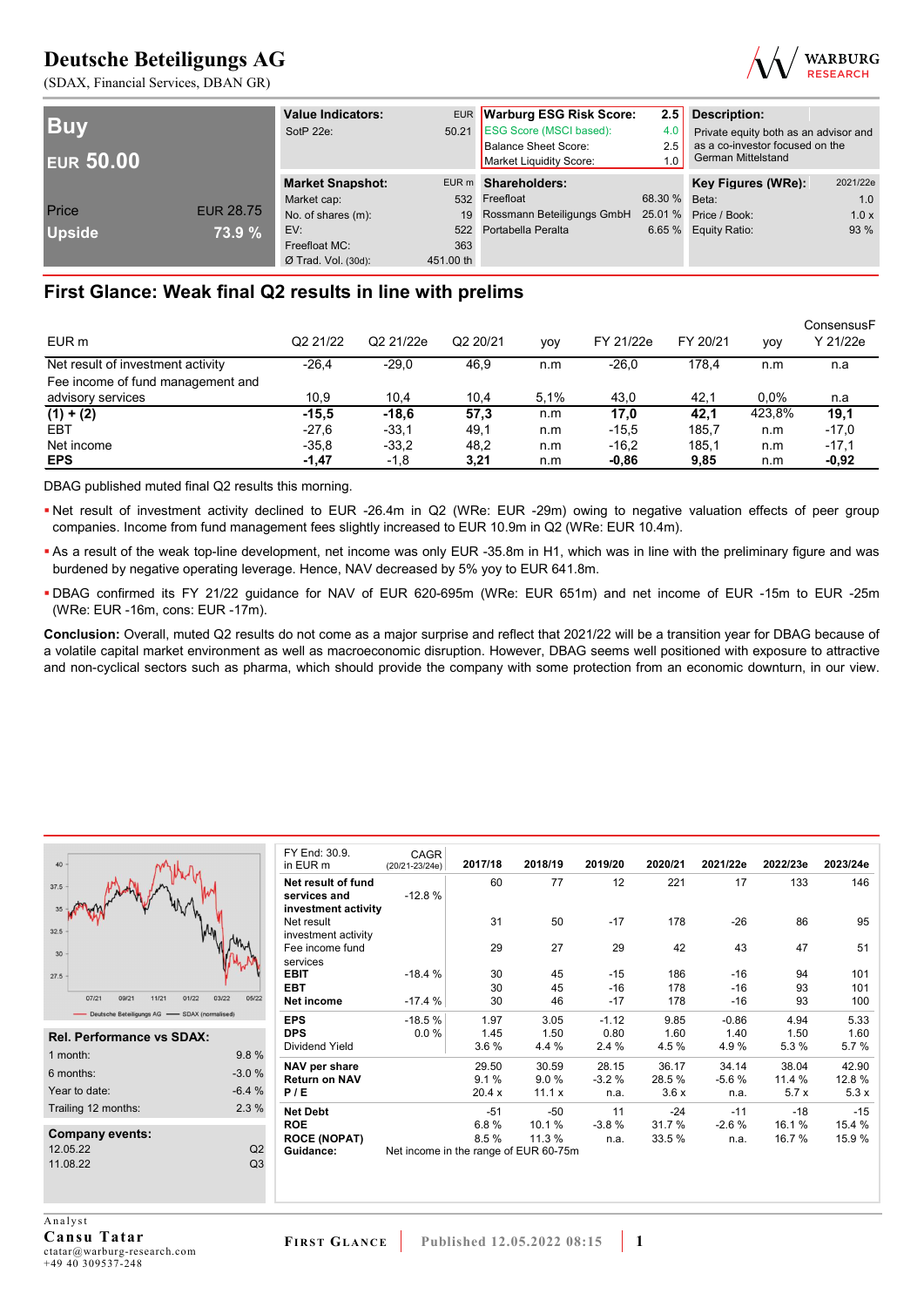



### **Company Background**

- Deutsche Beteiligungs AG (DBAG) is a publicly-listed private equity firm sponsoring management buyouts (MBOs) and financing expansion capital.
- DBAG's business model is to invest its own funds (Private Equity Investments Segment) alongside funds it manages and for which it earns fees (Fund Investment Services Segment) helping cover fixed costs.

### **Competitive Quality**

- DBAG has a tight focus on mainly direct investments in unlisted, operationally healthy German Mittelstand companies in the industrials and services sector with an enterprise value of EUR 50m – 250m p.a.
- Differentiation is based on DBAG's long-standing track record. Since it was founded in 1965, DBAG has made more than 300 private equity investments.
- Investors value this experience which cannot be matched by new entrants and the very solid track record of generating a 15-year average return for shareholders above 10%.



**Dividend per share**

### **Net asset value per share**



RESEARCH

**WARBURG** 

Source: Deutsche Beteiligungs AG, Warburg Research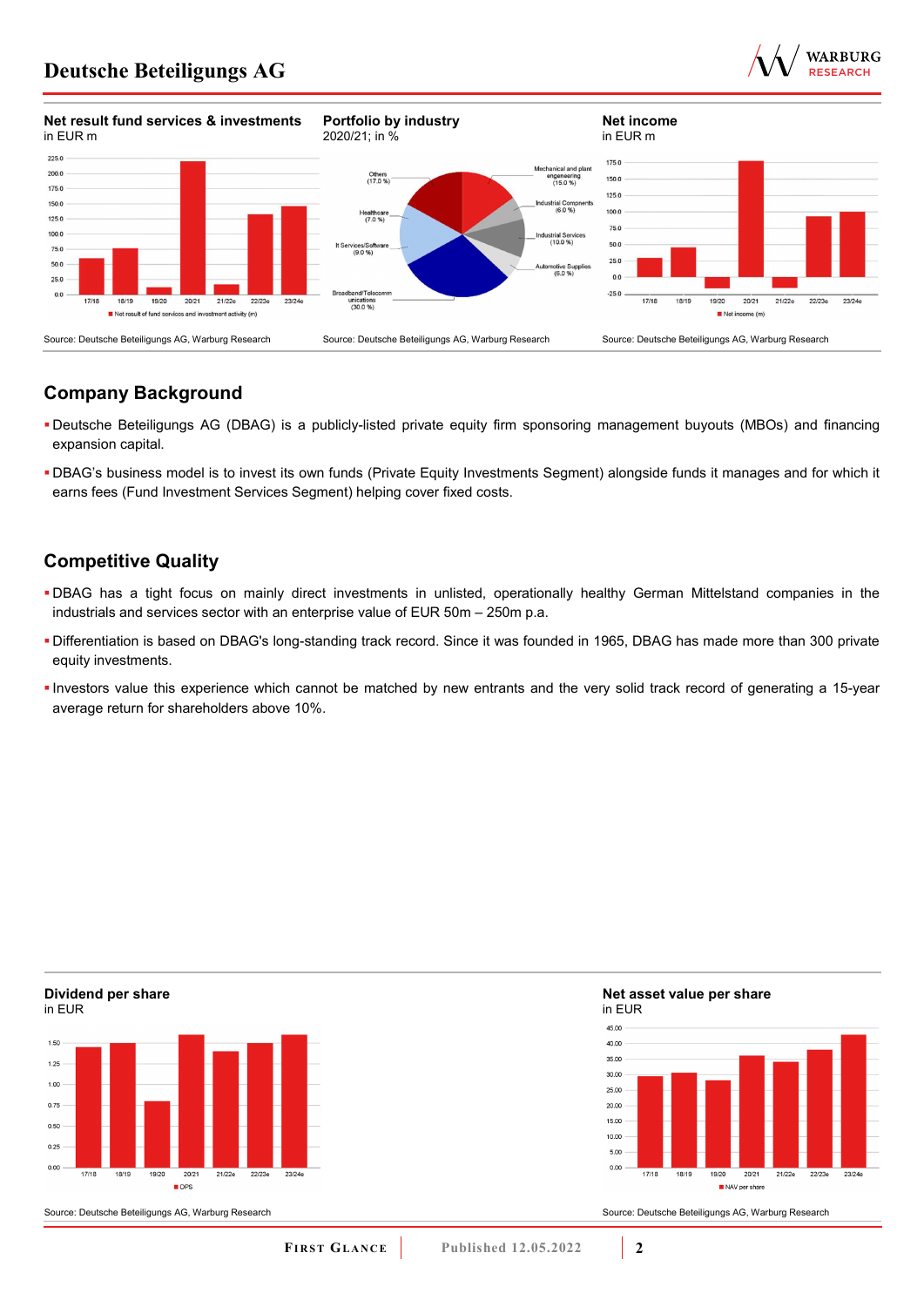# **Deutsche Beteiligungs AG**



| Valuation                           |         |               |         |         |          |          |          |
|-------------------------------------|---------|---------------|---------|---------|----------|----------|----------|
|                                     | 2017/18 | 2018/19       | 2019/20 | 2020/21 | 2021/22e | 2022/23e | 2023/24e |
| Price / Book                        | 1.4x    | 1.1x          | 1.2x    | 0.8x    | 1.0x     | 0.9x     | 0.8x     |
| Book value per share ex intangibles | 29.47   | 30.57         | 28.12   | 37.13   | 28.69    | 32.55    | 36.78    |
| EV / Sales                          | 9.2x    | 6.0 x         | 40.6 x  | 2.3x    | 30.7x    | 3.9x     | 3.5x     |
| EV / EBITDA                         | 18.4 x  | 10.3x         | n.a.    | 2.8x    | n.a.     | 5.5x     | 5.1x     |
| EV / EBIT                           | 18.4 x  | 10.3x         | n.a.    | 2.8x    | n.a.     | 5.5x     | 5.1x     |
| EV / EBIT adj.*                     | 18.4 x  | 10.3x         | n.a.    | 2.8x    | n.a.     | 5.5x     | 5.1x     |
| P / FCF                             | 62.1 x  | n.a.          | n.a.    | n.a.    | 543.3 x  | 28.8 x   | 26.7x    |
| P/E                                 | 20.4 x  | 11.1 $\times$ | n.a.    | 3.6x    | n.a.     | 5.7x     | 5.3x     |
| $P / E$ adj.*                       | 20.4 x  | 11.1 x        | n.a.    | 3.6x    | n.a.     | 5.7x     | 5.3x     |
| Dividend Yield                      | 3.6%    | 4.4 %         | 2.4%    | 4.5 %   | 4.9%     | 5.3%     | 5.7%     |
| FCF Potential Yield (on market EV)  | 5.4%    | 9.9%          | $-3.2%$ | 36.2 %  | $-3.0%$  | 18.2 %   | 19.5 %   |
| *Adjustments made for: -            |         |               |         |         |          |          |          |

### **Company Specific Items**

|                                                     | 2017/18 | 2018/19 | 2019/20 | 2020/21 | 2021/22e | 2022/23e | 2023/24e |
|-----------------------------------------------------|---------|---------|---------|---------|----------|----------|----------|
| NAV per share                                       | 29.50   | 30.59   | 28.15   | 36.17   | 34.14    | 38.04    | 42.90    |
| Return on NAV                                       | 9.1%    | 9.0%    | $-3.2%$ | 28.5 %  | $-5.6%$  | 11.4%    | 12.8 %   |
| Net result investment activity                      | 31      | 50      | -17     | 178     | $-26$    | 86       | 95       |
| Fee income fund services                            | 29      | 27      | 29      | 42      | 43       | 47       | 51       |
| Net result of fund services and investment activity | 60      |         | 12      | 221     |          | 133      | 146      |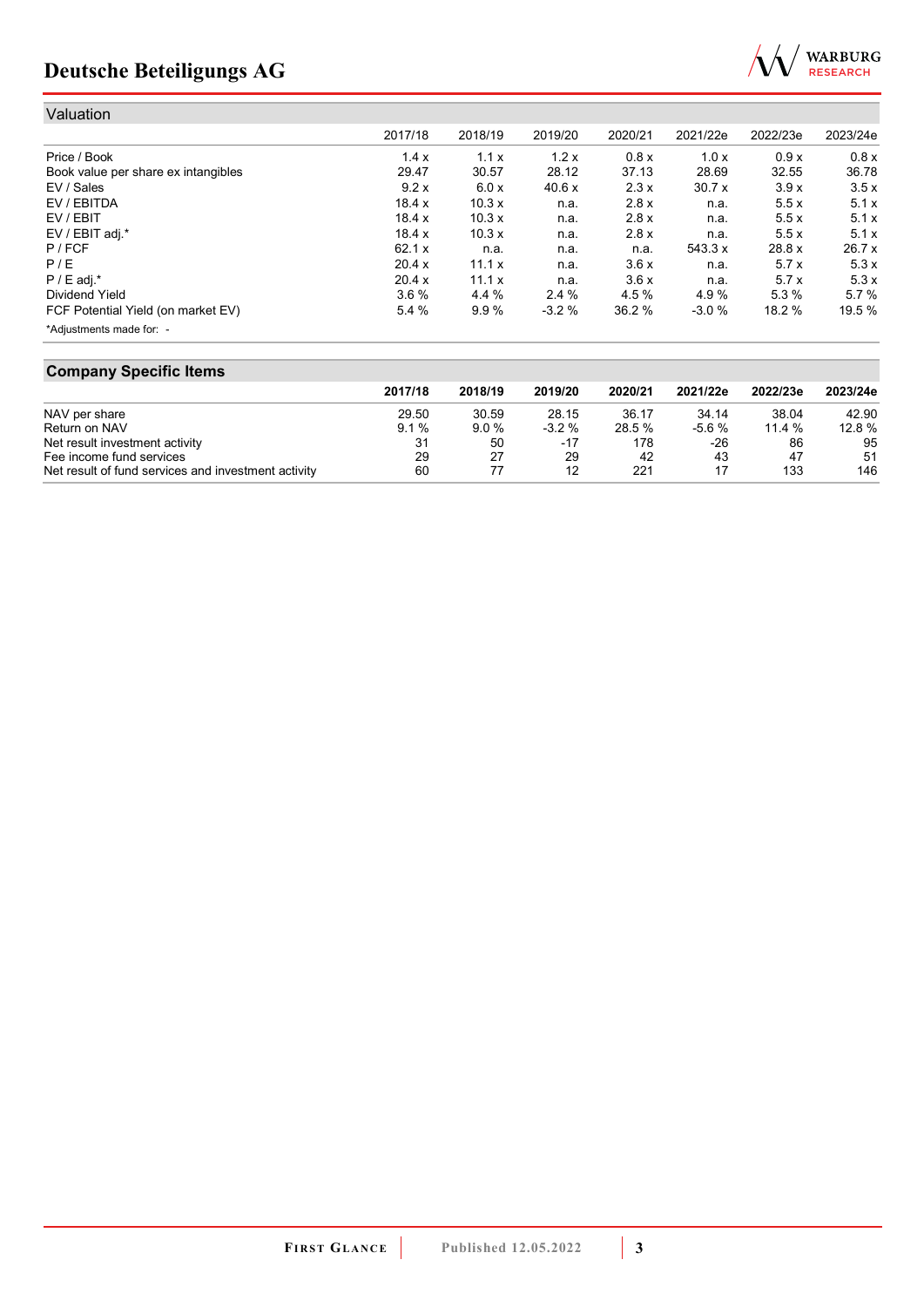

### **Consolidated profit & loss**

| In EUR <sub>m</sub>                                 | 2017/18  | 2018/19  | 2019/20   | 2020/21  | 2021/22e | 2022/23e | 2023/24e       |
|-----------------------------------------------------|----------|----------|-----------|----------|----------|----------|----------------|
| Net result of fund services and investment activity | 60       | 77       | 12        | 221      | 17       | 133      | 146            |
| Net result investment activity                      | 31       | 50       | $-17$     | 178      | $-26$    | 86       | 95             |
| Fee income fund services                            | 29       | 27       | 29        | 42       | 43       | 47       | 51             |
| Personnel expenses                                  | 18       | 21       | 18        | 23       | 20       | 26       | 29             |
| Other operating income                              | 4        | 6        | 5         | 4        | 3        | 3        | $\overline{2}$ |
| Other operating expenses                            | 16       | 16       | 14        | 15       | 16       | 17       | 19             |
| Unfrequent items                                    | $\Omega$ | $\Omega$ | $\Omega$  | 0        | $\Omega$ | $\Omega$ | $\Omega$       |
| <b>EBITDA</b>                                       | 30       | 45       | $-15$     | 186      | $-16$    | 94       | 101            |
| Margin                                              | 50.2%    | 58.6%    | $-123.3%$ | 84.6%    | $-91.2%$ | 70.7%    | 69.2%          |
| Depreciation of fixed assets                        | 0        | $\Omega$ | $\Omega$  | $\Omega$ | $\Omega$ | $\Omega$ | $\Omega$       |
| <b>EBITA</b>                                        | 30       | 45       | $-15$     | 186      | $-16$    | 94       | 101            |
| Amortisation of intangible assets                   | 0        | $\Omega$ | 0         | 0        | 0        | 0        | 0              |
| Goodwill amortisation                               | 0        | $\Omega$ | 0         | 0        | 0        | $\Omega$ | $\Omega$       |
| <b>EBIT</b>                                         | 30       | 45       | $-15$     | 186      | $-16$    | 94       | 101            |
| Margin                                              | 50.2%    | 58.6%    | $-123.3%$ | 84.6%    | $-91.2%$ | 70.7%    | 69.2%          |
| EBIT adj.                                           | 30       | 45       | $-15$     | 186      | $-16$    | 94       | 101            |
| Interest income                                     | 0        |          |           |          |          |          |                |
| Interest expenses                                   |          |          |           |          |          |          |                |
| Other financial income (loss)                       | 0        | $\Omega$ | 0         | 0        | 0        | $\Omega$ | $\Omega$       |
| <b>EBT</b>                                          | 30       | 45       | $-16$     | 178      | $-16$    | 93       | 101            |
| Margin                                              | 49.6%    | 58.9%    | $-127.3%$ | 80.9%    | $-95.4%$ | 70.1%    | 68.8%          |
| <b>Total taxes</b>                                  | 0        | $-1$     | 1         | 1        | 0        | 0        | 0              |
| Net income from continuing operations               | 30       | 46       | $-17$     | 178      | $-16$    | 93       | 100            |
| Income from discontinued operations (net of tax)    | $\Omega$ | $\Omega$ | 0         | $\Omega$ | $\Omega$ | $\Omega$ | $\Omega$       |
| Net income before minorities                        | 30       | 46       | $-17$     | 178      | $-16$    | 93       | 100            |
| Minority interest                                   | $\Omega$ | $\Omega$ | 0         | $\Omega$ | $\Omega$ | $\Omega$ | $\Omega$       |
| <b>Net income</b>                                   | 30       | 46       | $-17$     | 178      | $-16$    | 93       | 100            |
| Margin                                              | 49.5%    | 59.9%    | $-135.1%$ | 80.6%    | $-95.2%$ | 69.9%    | 68.5%          |
| Number of shares, average                           | 15       | 15       | 15        | 15       | 19       | 19       | 19             |
| <b>EPS</b>                                          | 1.97     | 3.05     | $-1.12$   | 9.85     | $-0.86$  | 4.94     | 5.33           |
| EPS adj.                                            | 1.97     | 3.05     | $-1.12$   | 9.85     | $-0.86$  | 4.94     | 5.33           |
| *Adjustments made for:                              |          |          |           |          |          |          |                |

**Guidance: Net income in the range of EUR 60-75m**

#### **Financial Ratios**

|                            | 2017/18 | 2018/19   | 2019/20 | 2020/21 | 2021/22e | 2022/23e | 2023/24e |
|----------------------------|---------|-----------|---------|---------|----------|----------|----------|
| EBITDA / Interest expenses | 42.9 x  | 57.4 x    | n.m.    | 125.2 x | n.m.     | 63.1 x   | 68.0 x   |
| Tax rate (EBT)             | $0.1\%$ | $-1.5 \%$ | $-6.1%$ | $0.3\%$ | 0.3%     | $0.3\%$  | $0.3\%$  |
| Dividend Payout Ratio      | 73.4 %  | 49.3 %    | n.m.    | 13.5%   | n.m.     | 30.3 %   | 30.0 %   |



**Net result fund services & investments** 

Source: Warburg Research

#### **Performance per Share**



Source: Warburg Research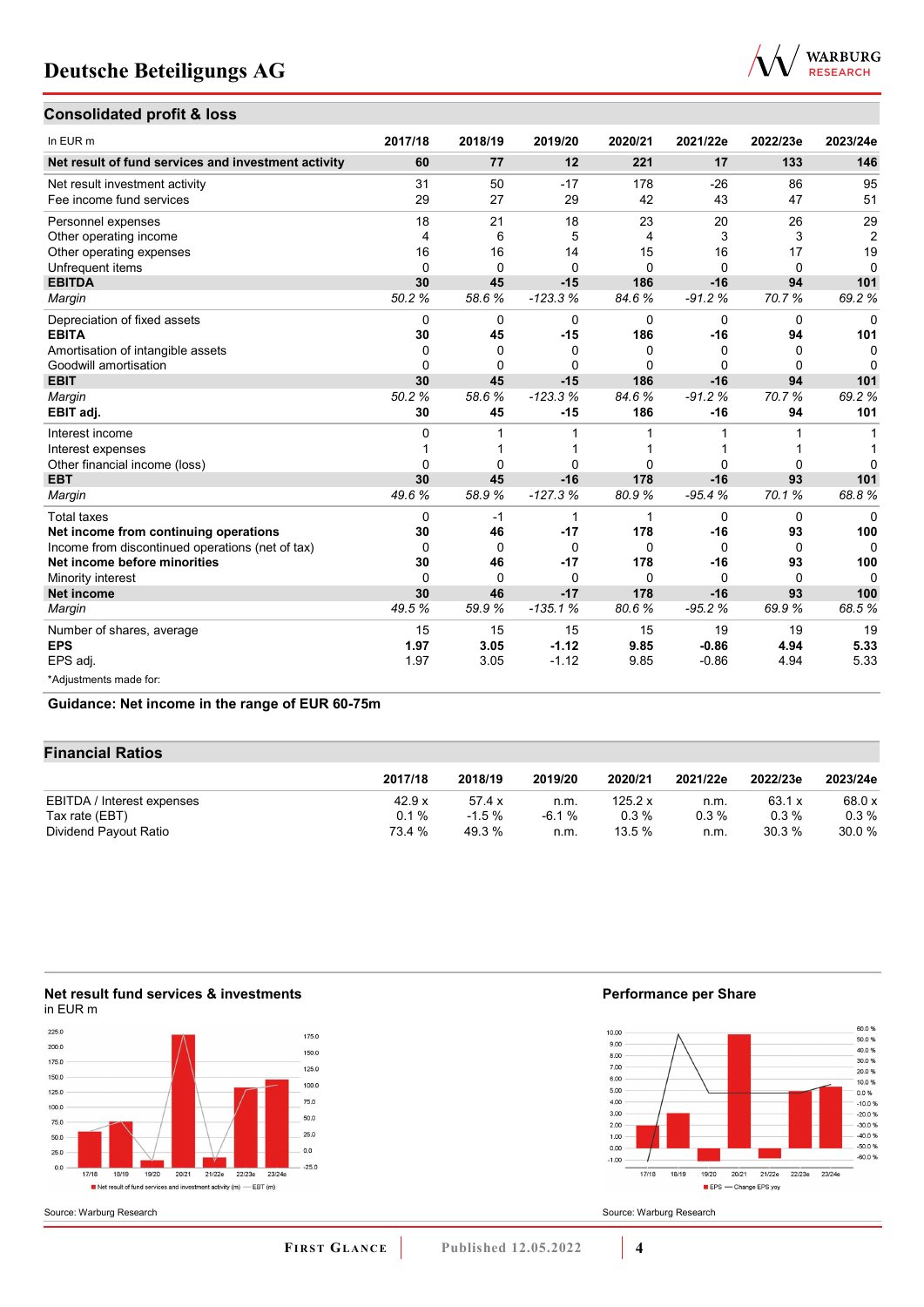

### **Consolidated balance sheet**

| In EUR <sub>m</sub>                                     | 2017/18  | 2018/19      | 2019/20 | 2020/21 | 2021/22e | 2022/23e     | 2023/24e |
|---------------------------------------------------------|----------|--------------|---------|---------|----------|--------------|----------|
| <b>Assets</b>                                           |          |              |         |         |          |              |          |
| Goodwill and other intangible assets                    | 0        | 0            | 0       | 0       | 0        | 0            | 0        |
| thereof other intangible assets                         | 0        | 0            | 0       | በ       | 0        | 0            | 0        |
| thereof Goodwill                                        | 0        | 0            | 0       | 0       | $\Omega$ | 0            | 0        |
| Property, plant and equipment                           |          |              | 5       | 4       | 5        | 5            | 6        |
| <b>Financial assets</b>                                 | 374      | 386          | 391     | 624     | 478      | 543          | 626      |
| Other long-term assets                                  | $\Omega$ | 0            |         | 1       | 0        | 0            | $\Omega$ |
| <b>Fixed assets</b>                                     | 376      | 387          | 397     | 629     | 483      | 549          | 632      |
| Inventories                                             | 0        | 0            | 0       | 0       | 0        | 0            | 0        |
| Accounts receivable                                     | 0        | 0            | 0       | 0       | $\Omega$ | $\Omega$     | $\Omega$ |
| Liquid assets                                           | 64       | 69           | 18      | 38      | 29       | 36           | 33       |
| Other short-term assets                                 | 42       | 35           | 59      | 68      | 68       | 68           | 68       |
| <b>Current assets</b>                                   | 106      | 104          | 77      | 106     | 97       | 104          | 101      |
| <b>Total Assets</b>                                     | 481      | 492          | 475     | 735     | 581      | 653          | 733      |
| Liabilities and shareholders' equity                    |          |              |         |         |          |              |          |
| Subscribed capital                                      | 53       | 53           | 53      | 67      | 67       | 67           | 67       |
| Capital reserve                                         | 174      | 174          | 174     | 260     | 260      | 260          | 260      |
| Retained earnings                                       | $-6$     | $-14$        | $-11$   | $-9$    | $-55$    | 11           | 83       |
| Other equity components                                 | 223      | 247          | 208     | 381     | 268      | 274          | 282      |
| Shareholders' equity                                    | 444      | 460          | 424     | 699     | 540      | 613          | 692      |
| Minority interest                                       | $\Omega$ | $\mathbf{0}$ | 0       | 0       | 0        | $\mathbf{0}$ | $\Omega$ |
| <b>Total equity</b>                                     | 444      | 460          | 424     | 699     | 540      | 613          | 692      |
| Provisions                                              | 21       | 30           | 25      | 27      | 31       | 31           | 31       |
| thereof provisions for pensions and similar obligations | 12       | 20           | 16      | 14      | 18       | 18           | 18       |
| Financial liabilities (total)                           | 0        | 0            | 13      | 0       | 0        | 0            | 0        |
| Short-term financial liabilities                        | 0        | 0            | 13      | 0       | 0        | 0            | 0        |
| Accounts payable                                        | 0        | 0            | 0       | 0       | 0        | 0            | 0        |
| <b>Other liabilities</b>                                | 16       |              | 13      | 9       | 9        | 9            | 9        |
| <b>Liabilities</b>                                      | 37       | 31           | 51      | 36      | 40       | 40           | 40       |
| Total liabilities and shareholders' equity              | 481      | 492          | 475     | 735     | 581      | 653          | 733      |

#### **Financial Ratios**

|                                         | 2017/18  | 2018/19  | 2019/20 | 2020/21 | 2021/22e | 2022/23e | 2023/24e |
|-----------------------------------------|----------|----------|---------|---------|----------|----------|----------|
| <b>Efficiency of Capital Employment</b> |          |          |         |         |          |          |          |
| <b>ROA</b>                              | 7.9 %    | 11.8 %   | $-4.2%$ | 28.3 %  | $-3.3%$  | 16.9%    | 15.9 %   |
| <b>Return on Capital</b>                |          |          |         |         |          |          |          |
| NAV per share                           | 29.50    | 30.59    | 28.15   | 36.17   | 34.14    | 38.04    | 42.90    |
| Return on NAV                           | 9.1%     | 9.0%     | $-3.2%$ | 28.5 %  | $-5.6%$  | 11.4 %   | 12.8 %   |
| ROCE (NOPAT)                            | 8.5%     | 11.3 %   | n.a.    | 33.5%   | n.a.     | 16.7 %   | 15.9 %   |
| <b>ROE</b>                              | 6.8%     | 10.1 %   | $-3.8%$ | 31.7 %  | $-2.6%$  | 16.1%    | 15.4 %   |
| Adj. ROE                                | 6.8%     | 10.1 %   | $-3.8%$ | 31.7 %  | $-2.6%$  | 16.1%    | 15.4 %   |
| <b>Balance sheet quality</b>            |          |          |         |         |          |          |          |
| Net Debt                                | $-51$    | -50      | 11      | $-24$   | $-11$    | $-18$    | $-15$    |
| Net Financial Debt                      | $-64$    | -69      | $-5$    | $-38$   | $-29$    | $-36$    | $-33$    |
| Net Gearing                             | $-11.6%$ | $-10.8%$ | 2.6 %   | $-3.4%$ | $-2.0%$  | $-2.9%$  | $-2.1%$  |
| Net Fin. Debt / EBITDA                  | n.a.     | n.a.     | n.a.    | n.a.    | n.a.     | n.a.     | n.a.     |
| Book Value / Share                      | 29.5     | 30.6     | 28.2    | 37.2    | 28.7     | 32.6     | 36.8     |
| Book value per share ex intangibles     | 29.5     | 30.6     | 28.1    | 37.1    | 28.7     | 32.5     | 36.8     |



**FIRST GLANCE** Published 12.05.2022 **5**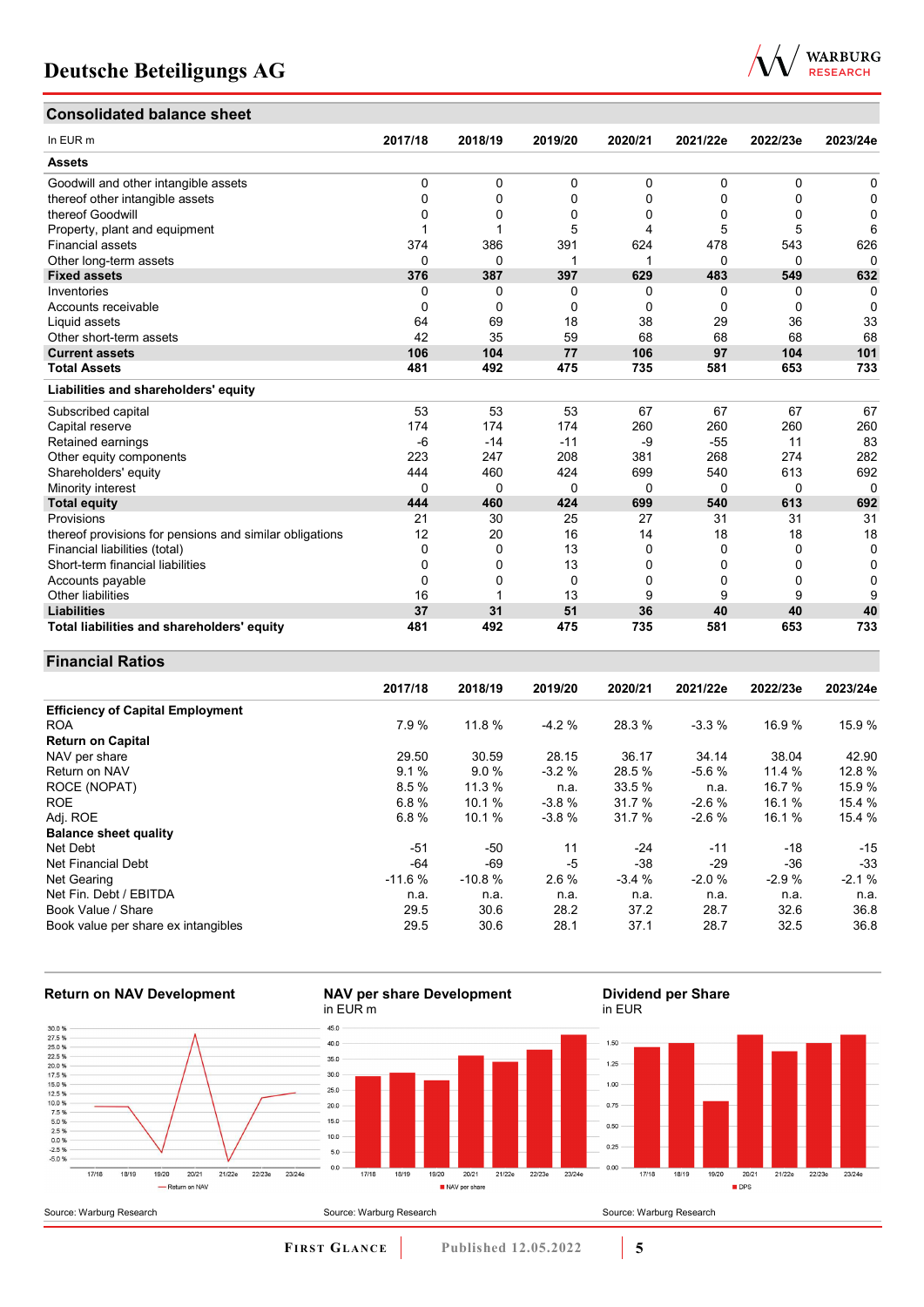### **Consolidated cash flow statement**



| In EUR m                                               | 2017/18  | 2018/19 | 2019/20      | 2020/21      | 2021/22e | 2022/23e       | 2023/24e |
|--------------------------------------------------------|----------|---------|--------------|--------------|----------|----------------|----------|
| Net income                                             | 30       | 46      | $-17$        | 185          | $-16$    | 93             | 100      |
| Depreciation of fixed assets                           |          | ŋ       | 0            | <sup>0</sup> | O        | U              | O        |
| Amortisation of goodwill                               |          |         | <sup>0</sup> |              |          |                |          |
| Amortisation of intangible assets                      |          |         | 0            |              |          |                |          |
| Increase/decrease in long-term provisions              |          |         | -3           | $-3$         |          |                | ŋ        |
| Other non-cash income and expenses                     | -21      | $-66$   | 13           | $-190$       | 13       | -74            | $-80$    |
| Cash Flow before NWC change                            | 10       | $-12$   | -7           | -8           |          | 19             | 20       |
| Increase / decrease in inventory                       |          | 0       | $\Omega$     | 0            |          |                | O        |
| Increase / decrease in accounts receivable             |          |         | 0            | n            |          |                |          |
| Increase / decrease in accounts payable                |          |         | 0            |              |          |                |          |
| Increase / decrease in other working capital positions |          |         | U            |              |          |                |          |
| Increase / decrease in working capital (total)         |          | 0       | 0            | 0            |          |                |          |
| Net cash provided by operating activities [1]          | 10       | $-12$   | $-7$         | $-8$         | 1        | 19             | 20       |
| Investments in intangible assets                       | n        | 0       | 0            | 0            | 0        | 0              | 0        |
| Investments in property, plant and equipment           |          |         | -1           |              |          |                |          |
| Payments for acquisitions                              |          | 0       | 0            | 0            | 0        | 0              | O        |
| <b>Financial investments</b>                           | 123      | 8       | 76           | 160          | 110      | 110            | 110      |
| Income from asset disposals                            | 30       | 62      | 68           | 113          | 130      | 125            | 115      |
| Net cash provided by investing activities [2]          | $-93$    | 54      | -8           | $-47$        | 20       | 15             | 5        |
| Change in financial liabilities                        | $\Omega$ | 0       | 13           | $-13$        | $\Omega$ | 0              | O        |
| Dividends paid                                         | -21      | -22     | -23          | $-12$        | $-30$    | $-26$          | $-28$    |
| Purchase of own shares                                 |          | 0       | 0            | 0            | 0        |                | 0        |
| Capital measures                                       |          | 0       | 0            | 0            | 0        |                |          |
| Other                                                  |          | ŋ       | -1           |              | O        |                |          |
| Net cash provided by financing activities [3]          | $-21$    | $-22$   | $-10$        | $-26$        | $-30$    | $-26$          | $-28$    |
| Change in liquid funds [1]+[2]+[3]                     | $-104$   | 20      | $-26$        | $-81$        | -9       | $\overline{7}$ | -3       |
| Effects of exchange-rate changes on cash               |          | 0       | 0            | $\Omega$     | 0        | 0              | O        |
| Cash and cash equivalent at end of period              | 24       | 44      | 18           | $-62$        | 29       | 36             | 33       |

| <b>Financial Ratios</b>       |         |         |         |         |          |          |          |
|-------------------------------|---------|---------|---------|---------|----------|----------|----------|
|                               | 2017/18 | 2018/19 | 2019/20 | 2020/21 | 2021/22e | 2022/23e | 2023/24e |
| <b>Cash Flow</b>              |         |         |         |         |          |          |          |
| <b>FCF</b>                    | 10      | $-12$   | $-7$    | -8      |          | 18       | 20       |
| Interest Received / Avg. Cash | 0.4%    | $1.4\%$ | $1.1\%$ | $2.7\%$ | 2.3%     | 2.4%     | $2.3\%$  |
| Interest Paid / Avg. Debt     | n.a.    | n.a.    | 15.3 %  | 22.7 %  | n.a.     | n.a.     | n.a.     |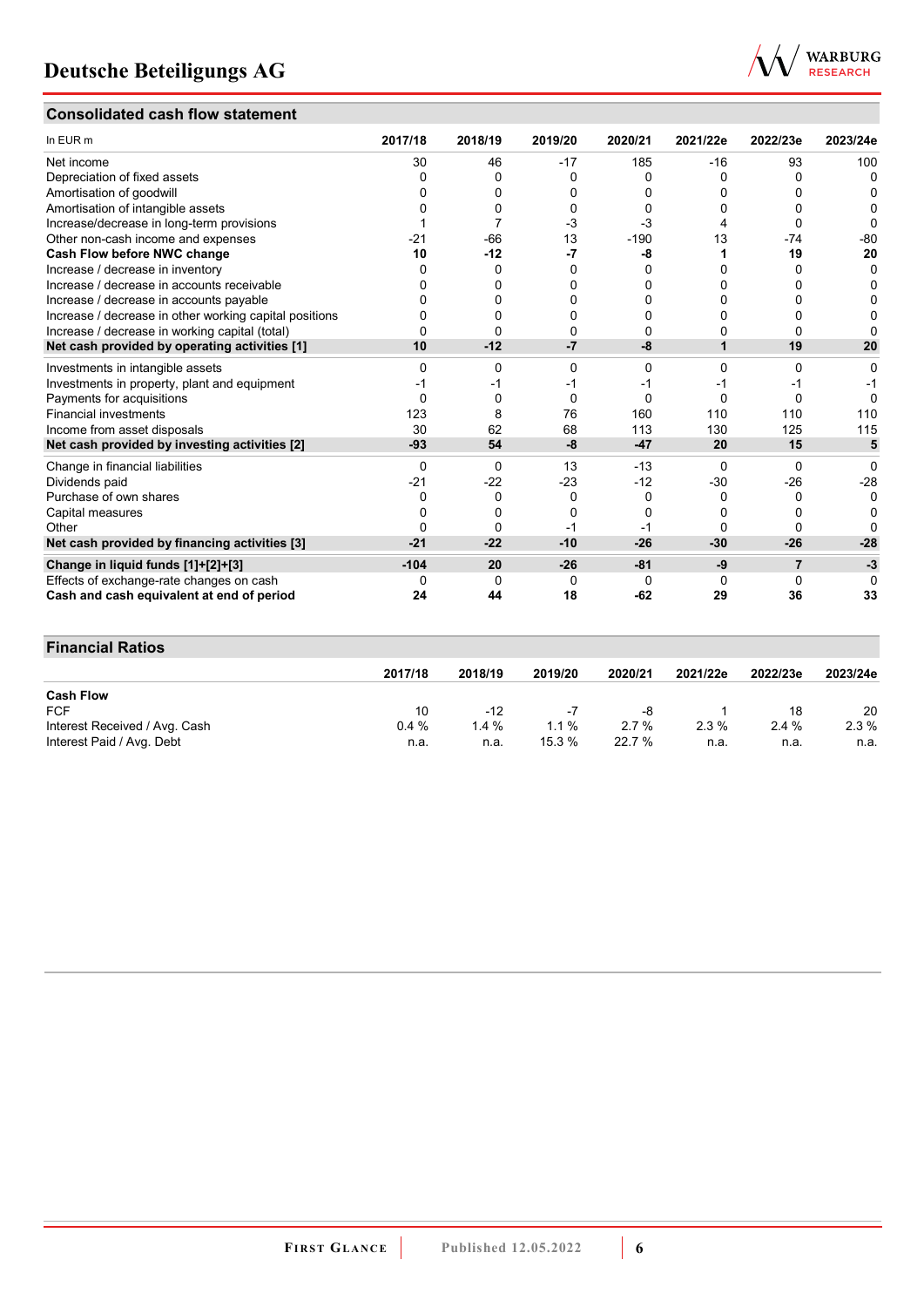

#### **LEGAL DISCLAIMER**

This research report ("investment recommendation") was prepared by the Warburg Research GmbH, a fully owned subsidiary of the M.M.Warburg & CO (AG & Co.) KGaA and is passed on by the M.M.Warburg & CO (AG & Co.) KGaA. It is intended solely for the recipient and may not be passed on to another company without their prior consent, regardless of whether the company is part of the same corporation or not. It contains selected information and does not purport to be complete. The investment recommendation is based on publicly available information and data ("information") believed to be accurate and complete. Warburg Research GmbH neither examines the information for accuracy and completeness, nor guarantees its accuracy and completeness. Possible errors or incompleteness of the information do not constitute grounds for liability of M.M.Warburg & CO (AG & Co.) KGaA or Warburg Research GmbH for damages of any kind whatsoever, and M.M.Warburg & CO (AG & Co.) KGaA and Warburg Research GmbH are not liable for indirect and/or direct and/or consequential damages. In particular, neither M.M.Warburg & CO (AG & Co.) KGaA nor Warburg Research GmbH are liable for the statements, plans or other details contained in these investment recommendations concerning the examined companies, their affiliated companies, strategies, economic situations, market and competitive situations, regulatory environment, etc. Although due care has been taken in compiling this investment recommendation, it cannot be excluded that it is incomplete or contains errors. M.M.Warburg & CO (AG & Co.) KGaA and Warburg Research GmbH, their shareholders and employees are not liable for the accuracy and completeness of the statements, estimations and the conclusions derived from the information contained in this investment recommendation. Provided a investment recommendation is being transmitted in connection with an existing contractual relationship, i.e. financial advisory or similar services, the liability of M.M.Warburg & CO (AG & Co.) KGaA and Warburg Research GmbH shall be restricted to gross negligence and wilful misconduct. In case of failure in essential tasks, M.M.Warburg & CO (AG & Co.) KGaA and Warburg Research GmbH are liable for normal negligence. In any case, the liability of M.M.Warburg & CO (AG & Co.) KGaA and Warburg Research GmbH is limited to typical, expectable damages. This investment recommendation does not constitute an offer or a solicitation of an offer for the purchase or sale of any security. Partners, directors or employees of M.M.Warburg & CO (AG & Co.) KGaA, Warburg Research GmbH or affiliated companies may serve in a position of responsibility, i.e. on the board of directors of companies mentioned in the report. Opinions expressed in this investment recommendation are subject to change without notice. All rights reserved.

#### **COPYRIGHT NOTICE**

This work including all its parts is protected by copyright. Any use beyond the limits provided by copyright law without permission is prohibited and punishable. This applies, in particular, to reproductions, translations, microfilming, and storage and processing on electronic media of the entire content or parts thereof.

#### **DISCLOSURE ACCORDING TO §85 OF THE GERMAN SECURITIES TRADING ACT (WPHG), MAR AND MIFID II INCL. COMMISSION DELEGATED REGULATION (EU) 2016/958 AND (EU) 2017/565**

The valuation underlying the investment recommendation for the company analysed here is based on generally accepted and widely used methods of fundamental analysis, such as e.g. DCF Model, Free Cash Flow Value Potential, NAV, Peer Group Comparison or Sum of the Parts Model (see also [http://www.mmwarburg.de/disclaimer/disclaimer.htm#Valuation\)](http://www.mmwarburg.de/disclaimer/disclaimer.htm#Valuation). The result of this fundamental valuation is modified to take into consideration the analyst's assessment as regards the expected development of investor sentiment and its impact on the share price.

Independent of the applied valuation methods, there is the risk that the price target will not be met, for instance because of unforeseen changes in demand for the company's products, changes in management, technology, economic development, interest rate development, operating and/or material costs, competitive pressure, supervisory law, exchange rate, tax rate etc. For investments in foreign markets and instruments there are further risks, generally based on exchange rate changes or changes in political and social conditions.

This commentary reflects the opinion of the relevant author at the point in time of its compilation. A change in the fundamental factors underlying the valuation can mean that the valuation is subsequently no longer accurate. Whether, or in what time frame, an update of this commentary follows is not determined in advance.

Additional internal and organisational arrangements to prevent or to deal with conflicts of interest have been implemented. Among these are the spatial separation of Warburg Research GmbH from M.M.Warburg & CO (AG & Co.) KGaA and the creation of areas of confidentiality. This prevents the exchange of information, which could form the basis of conflicts of interest for Warburg Research GmbH in terms of the analysed issuers or their financial instruments.

The analysts of Warburg Research GmbH do not receive a gratuity – directly or indirectly – from the investment banking activities of M.M.Warburg & CO (AG & Co.) KGaA or of any company within the Warburg-Group.

All prices of financial instruments given in this investment recommendation are the closing prices on the last stock-market trading day before the publication date stated, unless another point in time is explicitly stated.

M.M.Warburg & CO (AG & Co.) KGaA and Warburg Research GmbH are subject to the supervision of the Federal Financial Supervisory Authority, BaFin. M.M.Warburg & CO (AG & Co.) KGaA is additionally subject to the supervision of the European Central Bank (ECB).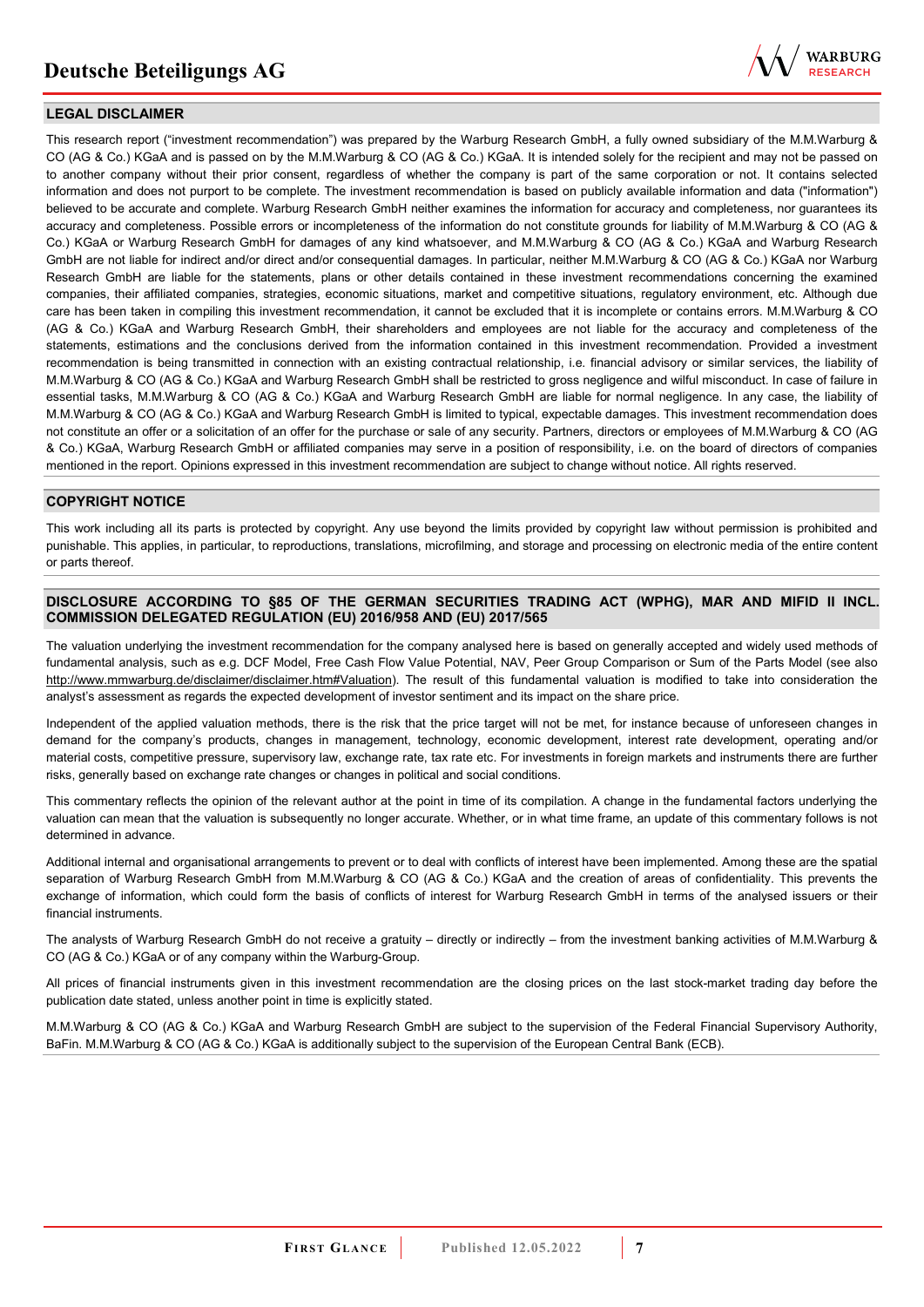

#### **SOURCES**

All **data and consensus estimates** have been obtained from FactSet except where stated otherwise.

The **Warburg ESG Risk Score** is based on information © 2020 MSCI ESG Research LLC. Reproduced by permission. Although Warburg Research's information providers, including without limitation, MSCI ESG Research LLC and its affiliates (the "ESG Parties"), obtain information (the "Information") from sources they consider reliable, none of the ESG Parties warrants or guarantees the originality, accuracy and/or completeness, of any data herein and expressly disclaim all express or implied warranties, including those of merchantability and fitness for a particular purpose. The Information may only be used for your internal use, may not be reproduced or redisseminated in any form and may not be used as a basis for, or a component, of any financial instruments or products indices. Further, none of the Information can in and of itself be used to determine which securities to buy or sell or when to buy or sell them. None of the ESG Parties shall have any liability for any errors or omissions in connection with any data herein, or any liability for any direct, indirect, special, punitive, consequential or any other damage (including lost profits) even if notified of the possibility.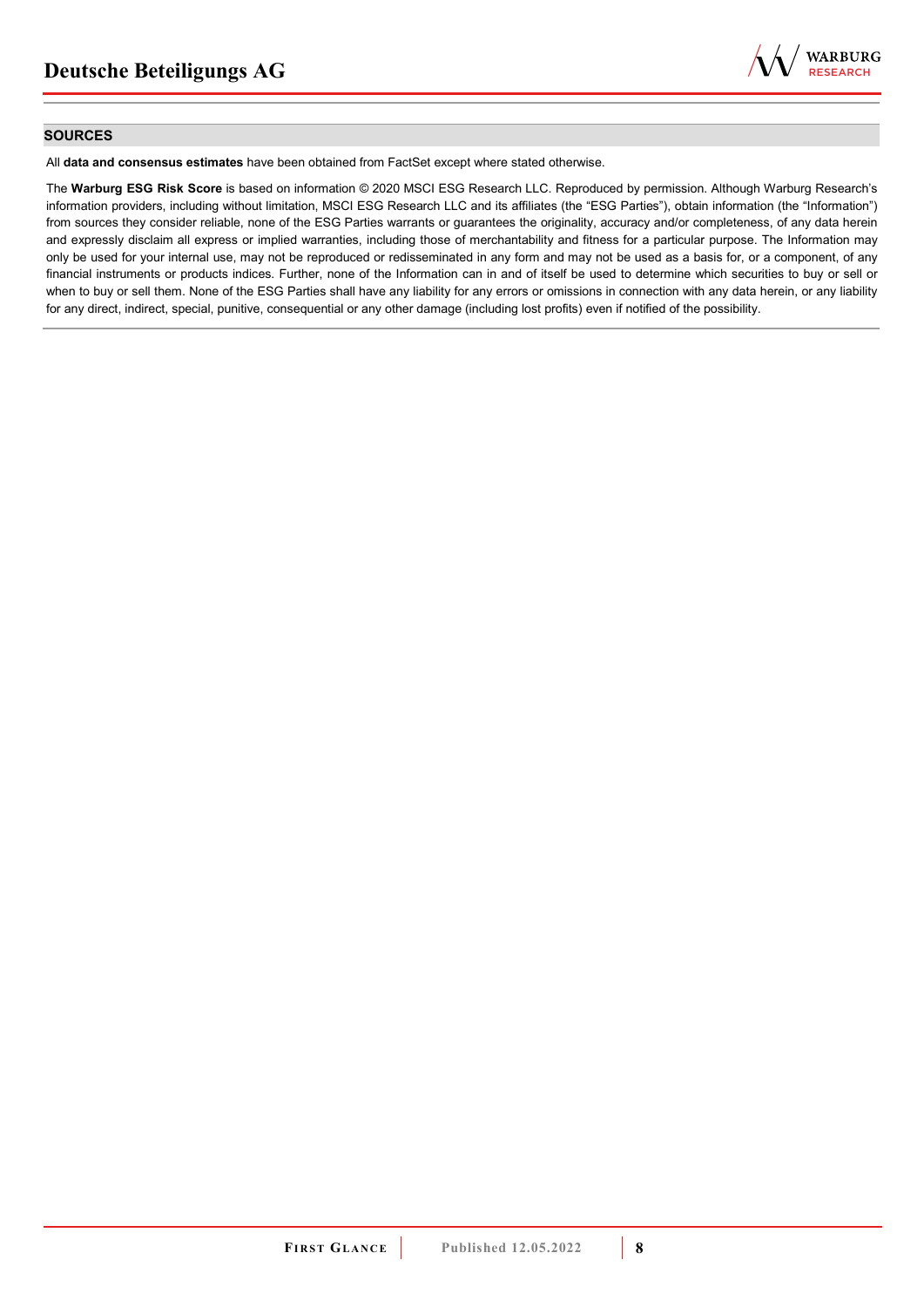

#### **Additional information for clients in the United States**

1. This research report (the "Report") is a product of Warburg Research GmbH, Germany, a fully owned subsidiary of M.M.Warburg & CO (AG & Co.)

KGaA, Germany (in the following collectively "Warburg"). Warburg is the employer of the research analyst(s), who have prepared the Report. The research analyst(s) reside outside the United States and are not associated persons of any U.S. regulated broker-dealer and therefore are not subject to the supervision of any U.S. regulated broker-dealer.

2. The Report is provided in the United States for distribution solely to "major U.S. institutional investors" under Rule 15a-6 of the U.S. Securities Exchange Act of 1934 by CIC.

3. CIC (Crédit Industriel et Commercial) and M.M. Warburg & CO have concluded a Research Distribution Agreement that gives CIC Market Solutions exclusive distribution in France, the US and Canada of the Warburg Research GmbH research product.

4. The research reports are distributed in the United States of America by CIC ("CIC") pursuant to a SEC Rule 15a-6 agreement with CIC Market Solutions Inc ("CICI"), a U.S. registered broker-dealer and a related company of CIC, and are distributed solely to persons who qualify as "Major U.S. Institutional Investors" as defined in SEC Rule 15a-6 under the Securities Exchange Act of 1934.

5. Any person who is not a Major U.S. Institutional Investor must not rely on this communication. The delivery of this research report to any person in the United States of America is not a recommendation to effect any transactions in the securities discussed herein, or an endorsement of any opinion expressed herein.

#### **Reference in accordance with section 85 of the German Securities Trading Act (WpHG) and Art. 20 MAR regarding possible conflicts of interest with companies analysed:**

- **-1-** Warburg Research, or an affiliated company, or an employee of one of these companies responsible for the compilation of the research, hold a **share of more than 5%** of the equity capital of the analysed company.
- **-2-**  Warburg Research, or an affiliated company, within the last twelve months participated in the **management of a consortium** for an issue in the course of a public offering of such financial instruments, which are, or the issuer of which is, the subject of the investment recommendation.
- **-3-** Companies affiliated with Warburg Research **manage financial instruments**, which are, or the issuers of which are, subject of the investment recommendation, in a market based on the provision of buy or sell contracts.

MMWB, Warburg Research, or an affiliated company, reached an agreement with the issuer to provide **investment banking and/or investment services** and the relevant agreement was in force in the last 12 months or there arose for this period, based on the relevant

- **-4**  agreement, the obligation to provide or to receive a service or compensation - provided that this disclosure does not result in the disclosure of confidential business information.
- **-5-** The company compiling the analysis or an affiliated company had reached an **agreement on the compilation of the investment recommendation** with the analysed company.
- **-6a-** Warburg Research, or an affiliated company, holds a **net long position of more than 0.5%** of the total issued share capital of the analysed company.
- **-6b-** Warburg Research, or an affiliated company, holds a **net short position of more than 0.5%** of the total issued share capital of the analysed company.
- **-6c-** The issuer holds shares of more than 5% of the total issued capital of Warburg Research or an affiliated company.
- **-7-** The company preparing the analysis as well as its affiliated companies and employees have **other important interests** in relation to the analysed company, such as, for example, the exercising of mandates at analysed companies.

| Company                  | <b>Disclosure</b> | Link to the historical price targets and rating changes (last 12 months) |
|--------------------------|-------------------|--------------------------------------------------------------------------|
| Deutsche Beteiligungs AG | 3.5               | http://www.mmwarburg.com/disclaimer/disclaimer_en/DE000A1TNUT7.htm       |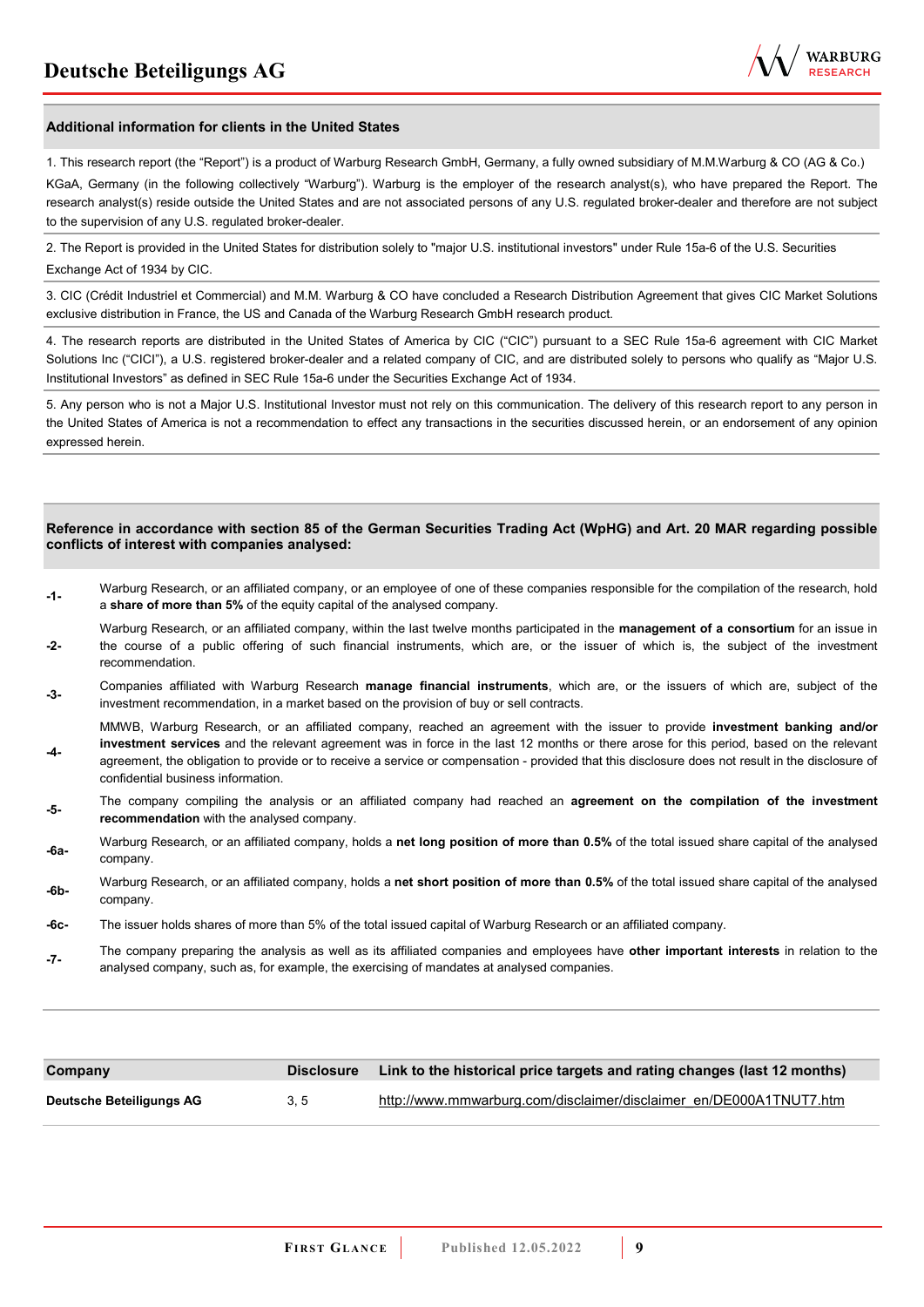

#### **INVESTMENT RECOMMENDATION**

Investment recommendation: expected direction of the share price development of the financial instrument up to the given price target in the opinion of the analyst who covers this financial instrument.

| -B-           | Buy:                     | The price of the analysed financial instrument is expected to rise over the next 12 months.                  |  |
|---------------|--------------------------|--------------------------------------------------------------------------------------------------------------|--|
| -H-<br>Hold:  |                          | The price of the analysed financial instrument is expected to remain mostly flat over the next 12<br>months. |  |
| -S-           | Sell:                    | The price of the analysed financial instrument is expected to fall over the next 12 months.                  |  |
| $\frac{1}{2}$ | <b>Rating suspended:</b> | The available information currently does not permit an evaluation of the company.                            |  |

#### **WARBURG RESEARCH GMBH – ANALYSED RESEARCH UNIVERSE BY RATING**

| Rating           | <b>Number of stocks</b> | % of Universe |
|------------------|-------------------------|---------------|
| Buy              | 170                     | 81            |
| Hold             | 36                      | 17            |
| Sell             | 3                       | -1            |
| Rating suspended | 2                       | 1             |
| <b>Total</b>     | 211                     | 100           |

#### **WARBURG RESEARCH GMBH – ANALYSED RESEARCH UNIVERSE BY RATING …**

**… taking into account only those companies which were provided with major investment services in the last twelve months.** 

| Rating           | <b>Number of stocks</b> | % of Universe |
|------------------|-------------------------|---------------|
| Buy              | 50                      | 86            |
| Hold             | 6                       | 10            |
| Sell             | 0                       | $\mathbf 0$   |
| Rating suspended | 2                       | 3             |
| <b>Total</b>     | 58                      | 100           |

#### **PRICE AND RATING HISTORY DEUTSCHE BETEILIGUNGS AG AS OF 12.05.2022**



Markings in the chart show rating changes by Warburg Research GmbH in the last 12 months. Every marking details the date and closing price on the day of the rating change.